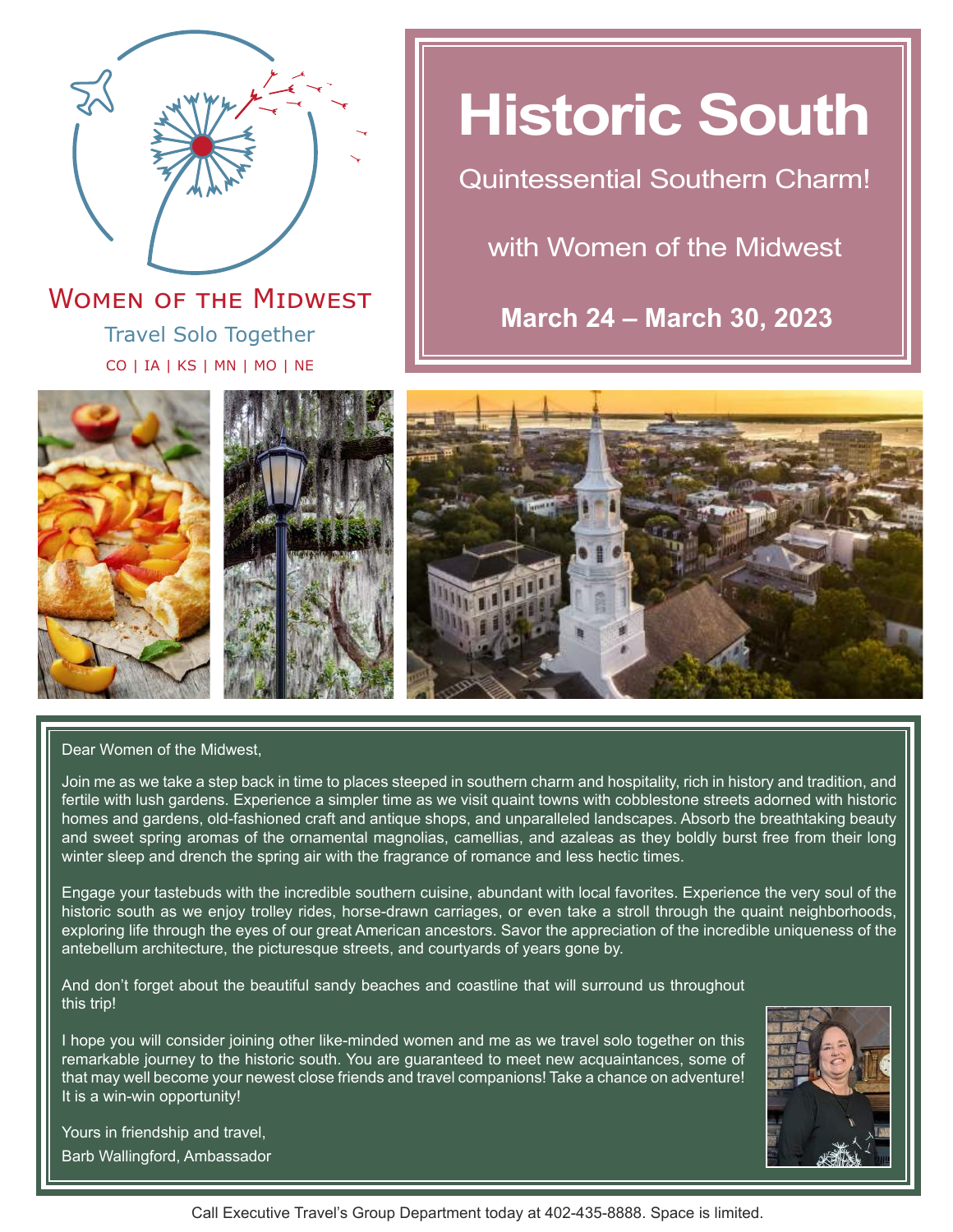

#### **March 24, 2023 - Friday** *Traveling to Charleston*

Our wonderful adventure begins as we fly to Charleston, SC. Upon arrival, we meet our local tour director and transfer to our hotel, where we will spend our first two nights. Originally founded as Charles Towne in 1670, this cultured and refined city is a beautifully preserved treasure. Steeped in history and quintessentially Southern, the city's past is evident in its genteel charm and soul-stirring landscapes.

Time to relax and unwind. Tonight, we will enjoy a welcome dinner with our local tour director and fellow travelers. **D**

### **March 25, 2023 - Saturday**

*Charleston Sightseeing*

After a hearty breakfast, we visit Middleton Place, a plantation in Dorchester County, directly across the Ashley River, home to



America's oldest landscaped garden and a National Historic Landmark. It began in 1741 and took ten years to complete the terraces, lakes, and camellia alleys. We will tour the home and stable yard with its craft displays. Make sure to stop by the museum shop, which offers an extensive selection of books, fine art, and a beautiful array of accessories, including floral handbags, scarves, pins, and earrings, all perfect for a memento of your visit.

In the afternoon, we will enjoy a Charleston city tour. Built on a peninsula, Charleston has remained a beautiful port city for over 300 years. Both preservation and southern gentility are a way of life here. We will experience the Historic District, Citadel, and Battery Park. At leisure, the evening is yours to enjoy the southern atmosphere and savor heirloom recipes at world-class restaurants. **B**

#### **March 26, 2023 - Sunday** *Beaufort – Savannah*

We will enjoy breakfast and then drive to visit the Edmondston-Alston House. Despite the ravages of the Civil War, the Earthquake of 1886, and numerous hurricanes, the Alston family pieces remain in place as much as they have for over 150 years. The house presents a unique history of the free and enslaved people who lived and labored on this property. Notable in the collection is an original print of the Ordinance of Secession, portraits, dining room tables, gas lights, mirrors, and exquisite interior woodwork. Commanding a magnificent view of Charleston Harbor, the Edmondston-Alston House has witnessed many historic moments in the port city's history.

We continue along South Carolina's scenic coastal route to the charming town of Beaufort, which has retained much of its pre-Civil War character. We will enjoy a horse-drawn carriage tour to learn about the local Civil War history and see Antebellum and Victorian architecture. Next, we will travel to the fascinating city of Savannah, America's first planned city, whose entire resorted center (more than 1,000 buildings) is a registered National Historic Landmark. We check in for a two-night stay. Free time this evening to enjoy a local restaurant (the historic Pirates' House, perhaps), or do some fun shopping on your own. **B**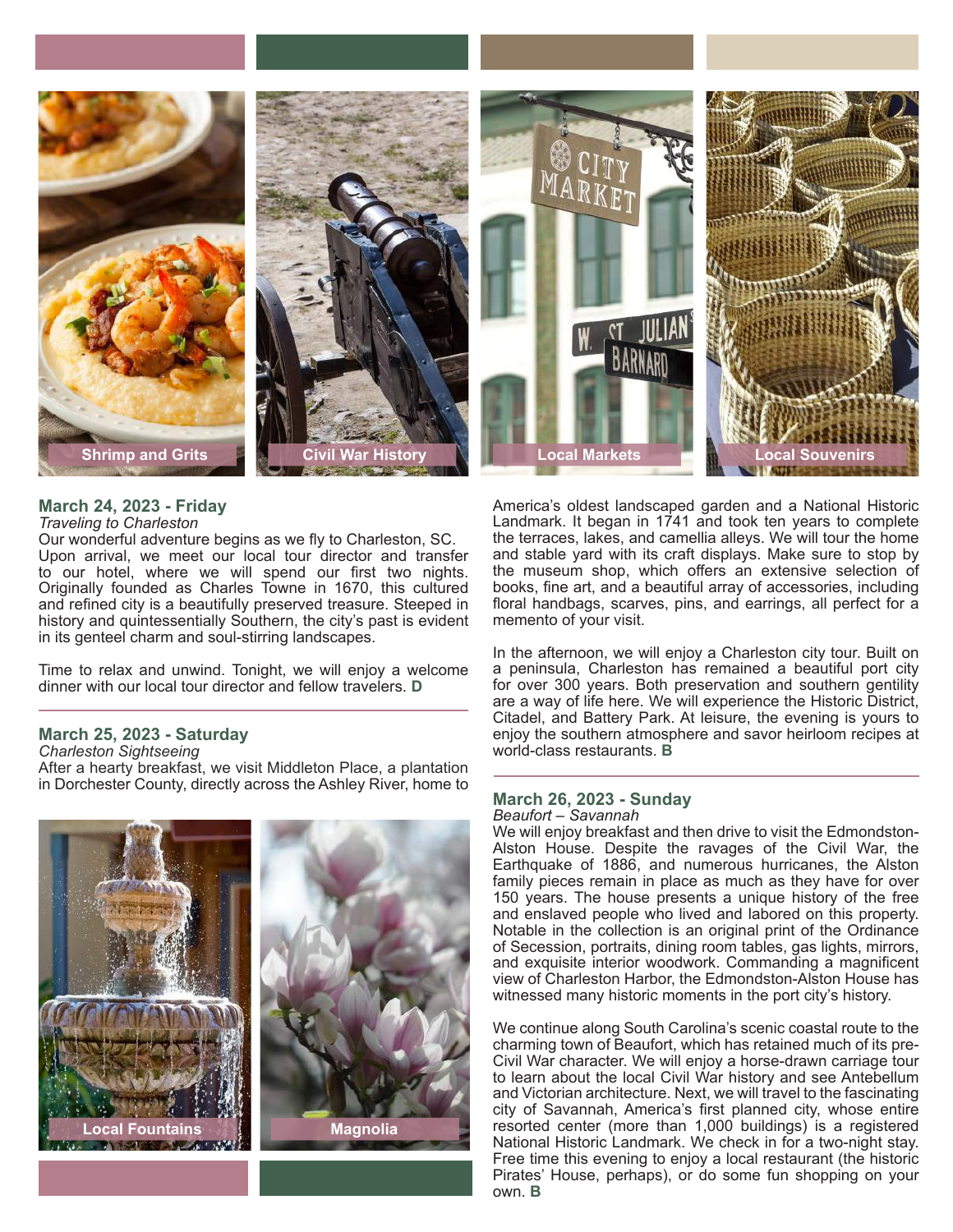

# **March 27, 2023 - Monday**

#### *Savannah Sightseeing*

Breakfast is served, and then it is time for a Savannah city tour. We will learn about the city's fascinating history, the nucleus of the colonial settlement in Georgia, and the destination of General Sherman's 1864 "March to the Sea." We will see the twenty original squares, all landscaped with oaks, azaleas, fountains, and statues. Drive by the Old Cotton Exchange and River Street. Later, we will tour the restored Mercer-Williams House Museum, designed by New York architect John S. Norris for General Hugh W. Mercer. The construction began in 1860 and was subsequently interrupted by the Civil War and eventually completed in 1868. Enjoy time on your own this afternoon to see the sights of John Berendt's "Midnight in the Garden of Good & Evil" and stroll the historic cobblestone streets. Tonight, we will enjoy southern cuisine at a fine local restaurant in Savannah. **B | D**

### **March 28, 2023 - Tuesday**

*St. Simons Island – Jekyll Island*

After a filling breakfast, we travel south to the Golden Isles of Georgia. We stop to visit St. Simons Island, known for its salt marshes and sandy beaches. We will view the famous Christ Church and St. Simons Lighthouse, which was destroyed during the Civil War and rebuilt in 1872. St. Simons Island has been voted America's Favorite Romantic Town; you will understand why. Lunch is enjoyed at St. Simons Island. In the afternoon, we will arrive on Jekyll Island, a former hunting reserve for America's top millionaires. Goodyear, Pulitzer, and Rockefeller all built elaborate "cottages" here. Our last two overnights are a treat! We will surround ourselves with rich history and true Southern hospitality as we check in at Jekyll Island Club Hotel. A wealth of dining venues, a variety of activities, and direct access to the National Landmark Jekyll Island Historic District; all this is yours! The evening is at leisure to enjoy this beautiful Victorianstyle property. **B | L**

#### **March 29, 2023 - Wednesday** *Jekyll Island*

After a delicious breakfast, we will take a guided trolley tour of the island, including the historic district with the Indian Mound Cottage, the Mosaic Gallery, and Faith Chapel. The afternoon is yours to walk the beach and enjoy the resort at leisure. Visit

the Georgia Sea Turtle Center, an educational and rehabilitation facility where you get a chance to learn about sea turtles and see rehabilitation in action.

Tonight's farewell dinner is served in the Jekyll Island Club's Grand Dining Room, a venue of social and historical significance that has welcomed titans of industry, star-of-thestage, and resort guests for over a century. This will be a night to remember! **B | D**

#### **March 30, 2023 - Thursday** *Traveling Home*

After a relaxing breakfast, it is time to leave our hotel and head to the airport for our flight back home. Our memories of the most charming journey of the South will enrich our home-going as we return home to share our adventures. **B**

> *Itinerary is subject to change.* **B = Breakfast L = Lunch D = Dinner**

**Antique Books Have a Rock!**